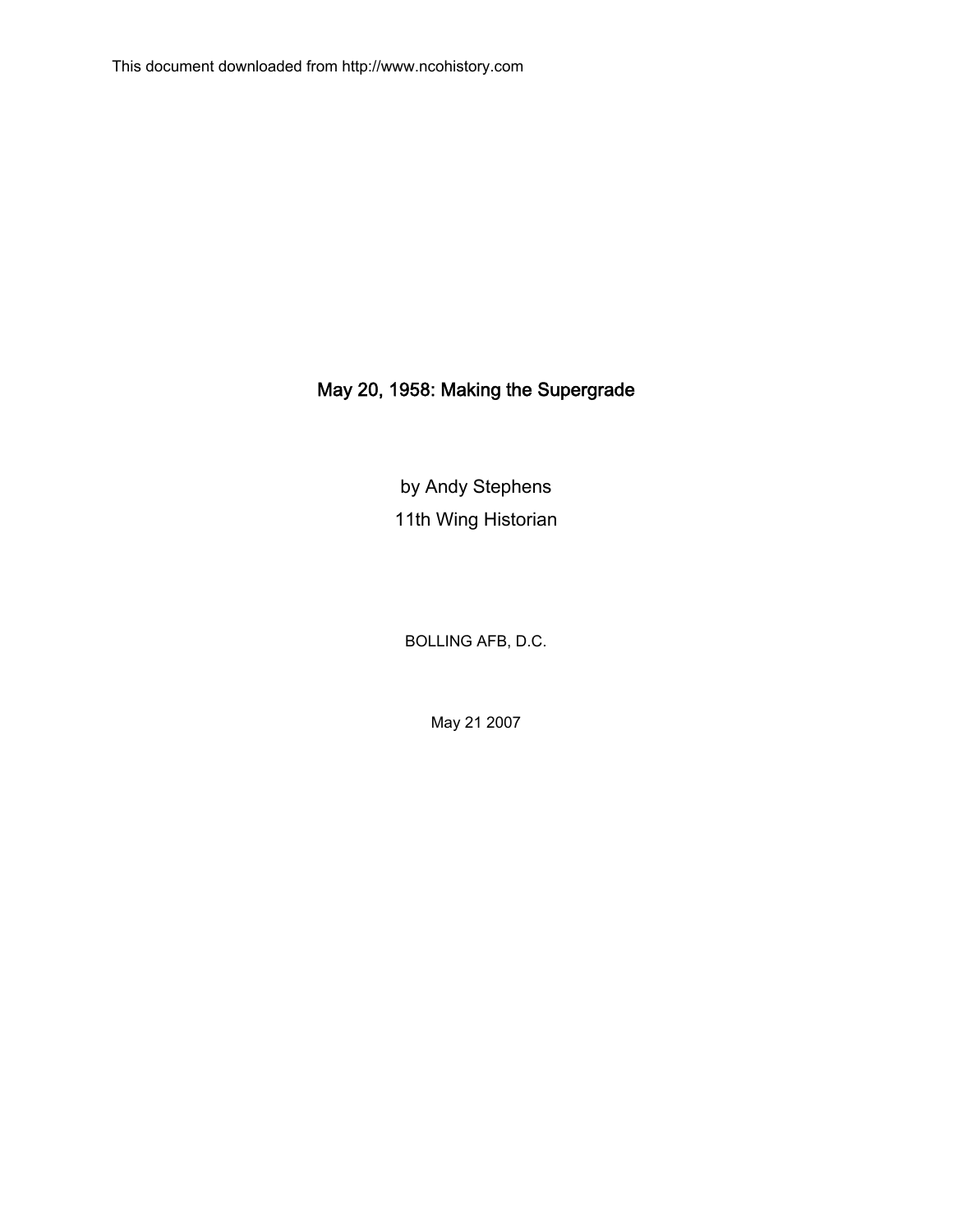On May 20, 1958, enlisted history was made. Not just at Bolling, but at every American military base worldwide. Public Law 85-422 was passed, creating the enlisted positions of E-8 and E-9. The law was the result of many years of rank congestion and debate for an enlisted force that was playing an expanding technological role in the Cold War.

After the Korean conflict had drawn to a cease-fire in 1953, all branches of the armed forces suffered huge retention losses. In the Air Force alone, 80 percent of all first-term Airmen left the service after their first tour. Military readiness was negatively impacted. In October 1957, the Soviet Union launched the sputnik satellite into space, establishing their space superiority at the time. Sputnik was the impetus Congress needed to focus on rebuilding our nation's military. But U.S. Air Force bombers couldn't fly unless qualified Airmen were available to maintain them, and retention rates were still dropping. In response, they established the Cordiner Committee to find a solution.

More sophisticated weapon systems required longer training requirements, which required a measure of senior-level experience for the enlisted force. That skill was present in the ranks, but a promotion stagnation of E-7s made it largely unappreciated. The average person progressed to E-7 by the 12th year of service, leaving eight to 18 years of service without further advancement, and the civilian sector was paying generously for the continued application and deployment of such highly developed skills.

The solution proposed by the Cordiner Committee was to include two additional grades of E-8 and E-9 for all services. Originally, they limited the number to 0.5 percent for E-9 and 1.5 percent for E-8, but later changed them to 1 and 2 percent, respectively. (The Top Three